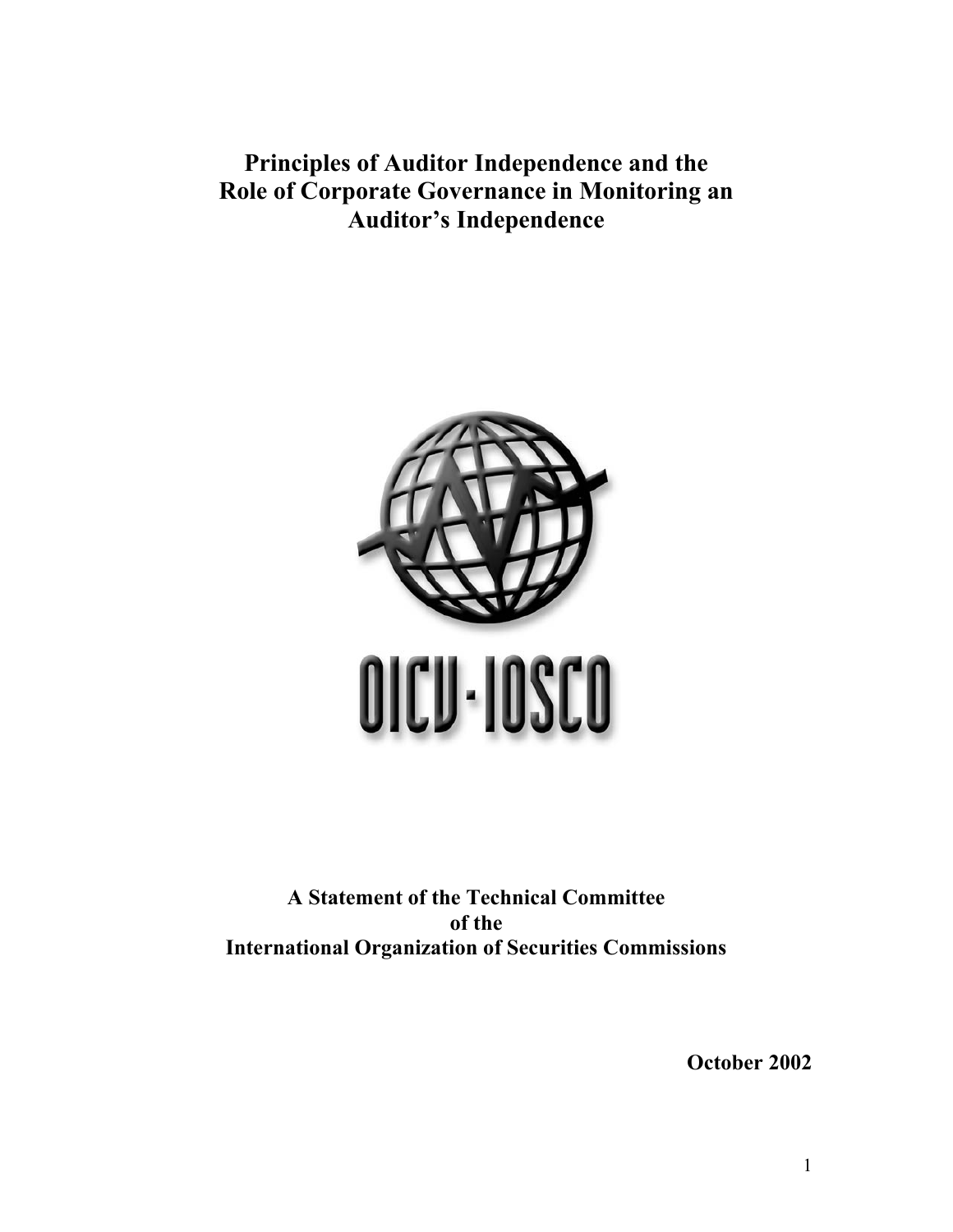## **Introduction**

- 1. The International Organization of Securities Commissions' Objectives and Principles of Securities Regulation recognize that issuers should make full, accurate and timely disclosure of financial results and other information that is material to investors' decisions. The principles also recognize that accounting and auditing standards of a high and internationally acceptable quality contribute to promoting relevant and reliable financial information useful to a wide range of users for decision-making purposes. Specifically, the principles note that, among other things, regulation should be intended to ensure:
	- An independent verification of financial statements and compliance with accounting principles through professional external auditing.
	- Any audit is conducted pursuant to well-defined and internationally acceptable standards.
	- Rules designed to ensure the independence of the auditor.
	- A mechanism for enforcing compliance with accounting and auditing standards.
- 2. The purpose of this Statement is to build on these principles by setting forth the views of the IOSCO Technical Committee on the principles that should govern independence of auditors of financial statements of listed entities. It reflects the interest of securities regulators in ensuring that auditor independence requirements contribute to promoting investor confidence in published financial statements, irrespective of whether such requirements are the responsibility of securities regulators in their jurisdictions. The Technical Committee recognizes that, while regulations on auditor independence exist in many individual jurisdictions, these regulations may differ in approach, scope, terminology and substance. Accordingly, the Statement also sets forth principles relating to the oversight of an external auditor's independence by a body or bodies within an entity's corporate governance structure. For ease of reference, this Statement uses the term "audit committee" to refer to such a governance body or bodies. The Technical Committee believes these principles and the supporting guidance are relevant regardless of the specific auditor independence regulations that exist in a particular jurisdiction.
- 3. The principles and supporting guidance relating to audit committees and similar governance bodies address such a body's role in relation to auditor independence only; they do not describe other significant functions that may be performed in overseeing the quality and integrity of an entity's financial reporting.

## **Principles of auditor independence**

4. The external auditor plays a critical role in lending independent credibility to published financial statements used by investors, creditors and other stakeholders as a basis for making capital allocation decisions. Indeed, the public's perception of the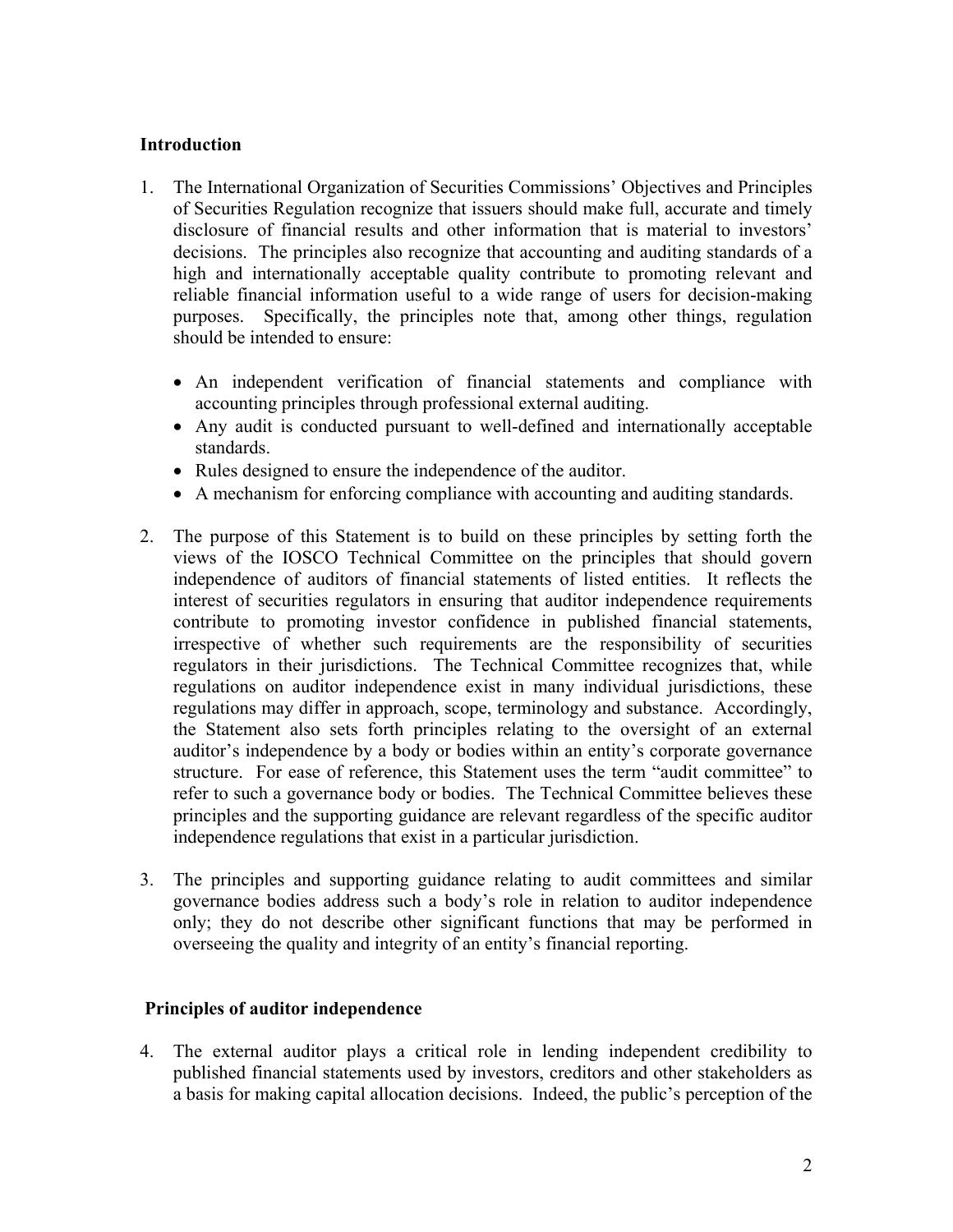credibility of financial reporting by listed entities is influenced significantly by the perceived effectiveness of external auditors in examining and reporting on financial statements. While any consideration of the effectiveness of external audits involves a wide variety of issues, it is fundamental to public confidence in the reliability of financial statements that external auditors operate, and are seen to operate, in an environment that supports objective decision-making on key issues having a material effect on financial statements. In other words, the auditor must be independent in both fact and appearance.

- 5. The importance of auditor independence standards that are reasonable and yet comprehensive, rigorous, robust and enforceable has been underlined by several significant corporate failures in which questions have been raised about the quality of financial reporting and, in particular, the independence of the auditor. The Technical Committee therefore encourages national and international professional accounting bodies to continue to work with regulators to strengthen existing national and international standards governing independence. Strengthened independence standards that, to the extent possible within the constraints of national laws, are consistent internationally, are a necessary element in reassuring the investing public that auditors are in a position to exercise objective judgment in concluding on management's representations in an entity's financial statements.
- *6. Auditors of listed entities should be independent, both in fact and in appearance, of the entity being audited.*
- *7. Standards of independence for auditors of listed entities should be designed to promote an environment in which the auditor is free of any influence, interest or relationship that might impair professional judgment or objectivity or, in the view of a reasonable investor, might impair professional judgment or objectivity.*
- 8. At present, the details of specific regulations and professional standards governing auditor independence vary from jurisdiction to jurisdiction, sometimes significantly. Differences relate to matters such as:
	- the scope of persons and entities, both within and outside the audit firm, to whom independence rules apply;
	- the types of financial, business or other relationships that an audit firm or individual within a firm may have with an entity that the firm audits;
	- the types of non-audit services that can be provided by an auditor to an entity that it audits; and
	- the safeguards that need to be implemented to protect against threats to independence.
- 9. Despite these differences, the Technical Committee has noted a growing consensus among securities regulators as to the nature of the threats to an auditor's independence and the limitations on the extent to which those threats can be mitigated by voluntarily applied safeguards of various types. Further, there appears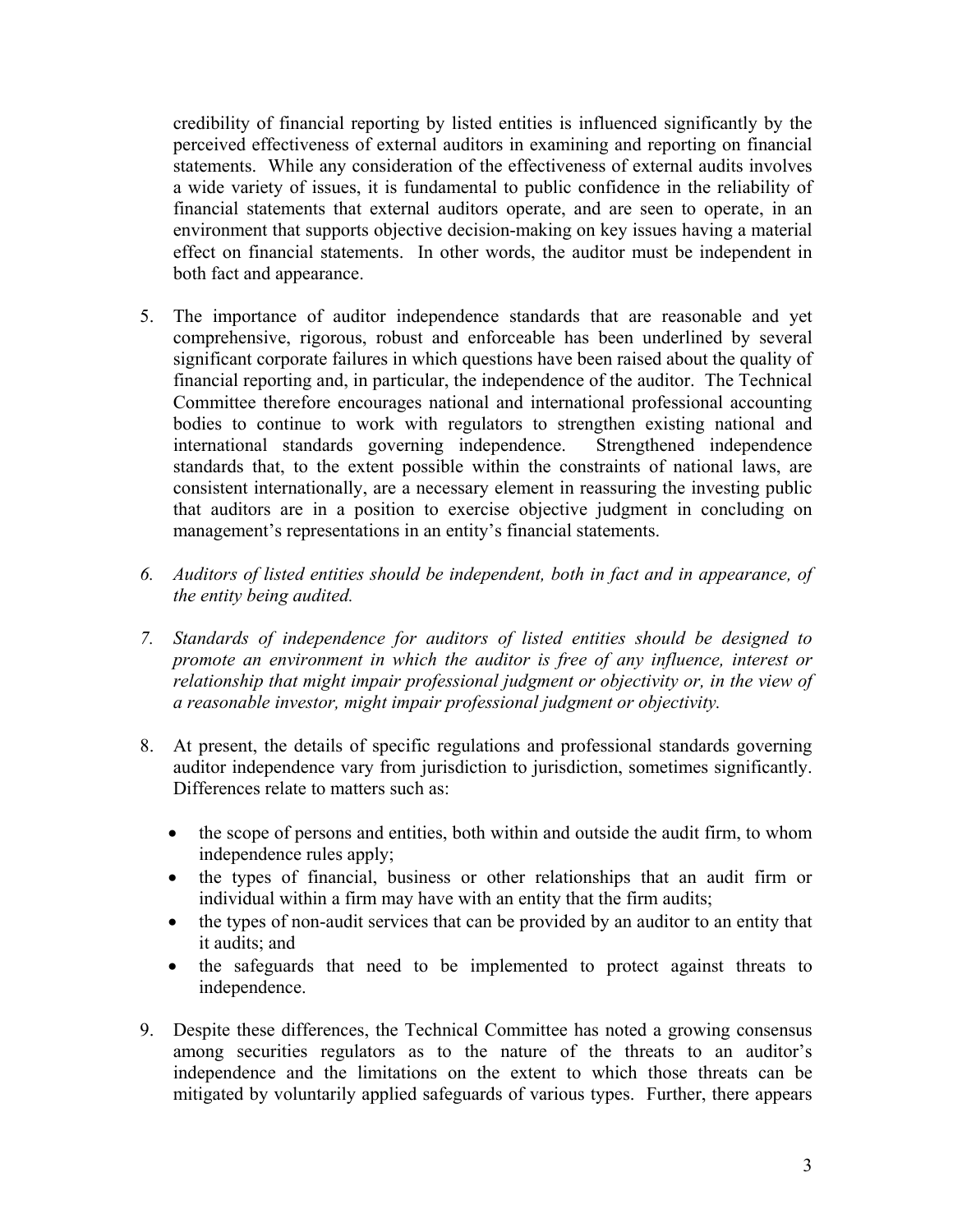to be a growing consensus among securities regulators that a framework of principles governing independence is not sufficient in itself to protect investors without the greater clarity provided by specific prohibitions on activities and relationships considered unacceptable regardless of any safeguards applied.

- 10. The Technical Committee believes there is also a growing consensus that:
	- establishment of standards governing auditor independence is not sufficient of itself to provide assurance that auditors are in fact independent; the standards must be supported by rigorous requirements for audit firms to establish and maintain internal systems and processes for monitoring, identifying and addressing threats to independence and ensuring compliance with the standards.
	- the adequacy and effectiveness of audit firms' internal systems and processes relating to independence must be assessed and evaluated by an external oversight body (see IOSCO Technical Committee Statement on Principles for Auditor Oversight, October 2002).
	- a governance body independent of management of an entity being audited should oversee both the process of selection and appointment of the external auditor and the conduct of the audit.
- 11. The Technical Committee has not in this Statement attempted to prescribe comprehensive standards of auditor independence and nor is it endorsing any particular existing set of auditor independence standards. The Committee notes, however, that the Code of Ethics for Professional Accountants of the International Federation of Accountants provides a useful analysis of potential threats to an auditor's independence under the following headings:
	- Self-interest, where an auditor could benefit from a financial or other form of interest in or relationship with the company being audited, e.g., an investment in the company or undue dependence on fees from assurance or non-assurance services
	- Self-review, e.g., performance of services for an audit client that result in the audit firm auditing its own work
	- Advocacy, e.g., acting as an advocate for an audit client's position in dealings with third parties
	- Familiarity, e.g., long association of an audit engagement partner or other key engagement personnel with a particular client or a recent former partner or senior staff member of an audit firm serving as CFO or in some other key management role at an audit client
	- Intimidation, e.g., threat of replacement of an auditor over a disagreement on the application of accounting principles.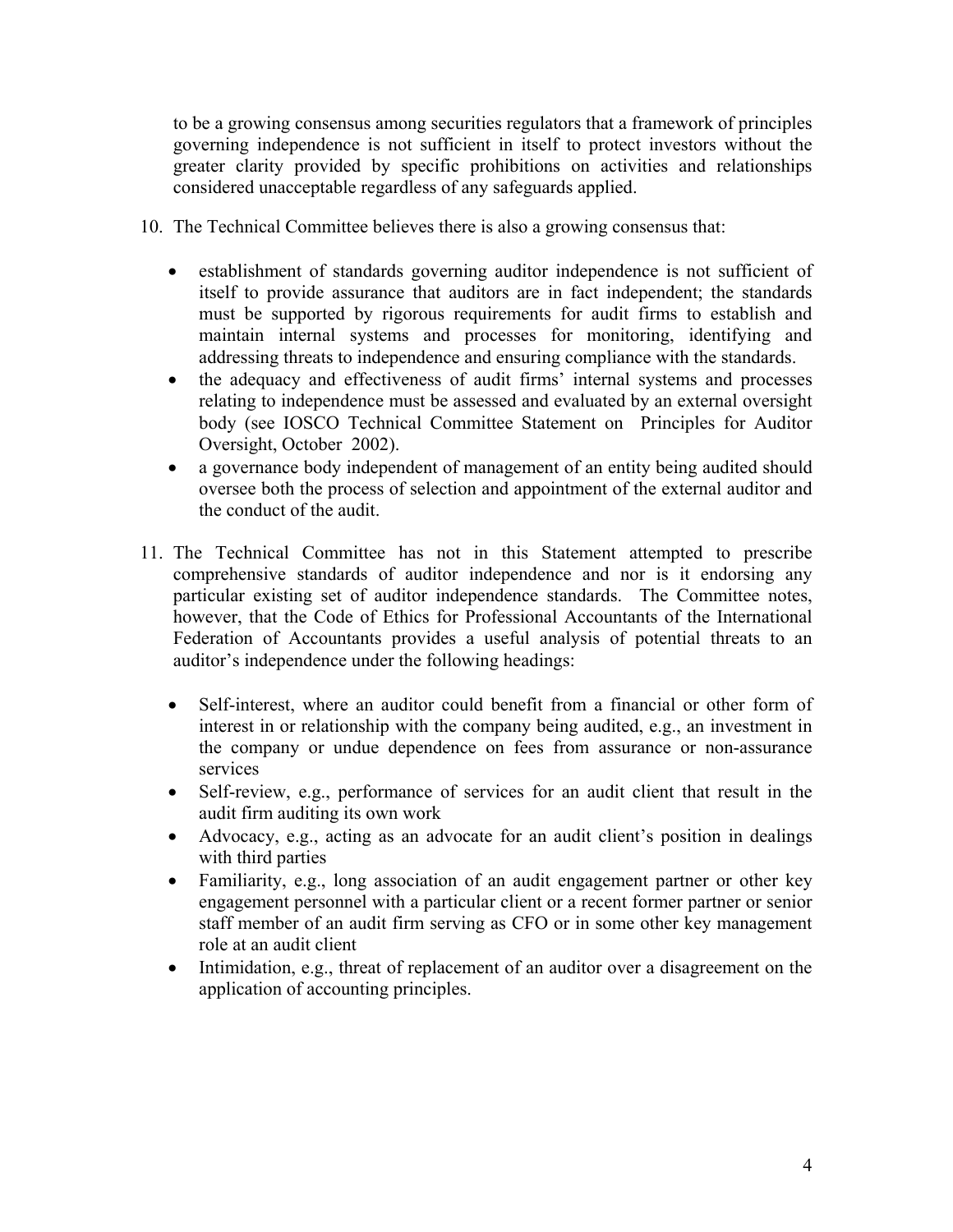- *12. Standards of auditor independence should establish a framework of principles, supported by a combination of prohibitions, restrictions, other policies and procedures and disclosures, that addresses at least the following threats to independence:* 
	- *self-interest;*
	- *self-review;*
	- *advocacy;*
	- *familiarity; and*
	- *intimidation.*
- *13. Standards of auditor independence should identify appropriate safeguards that the auditor should implement in order to mitigate threats to independence that arise from permissible activities and relationships.*
- *14. Standards of auditor independence should address specifically the need to ensure appropriate rotation of the audit engagement team such that senior members of a team do not remain in key decision-making positions for an extended period.*
- *15. Standards of auditor independence should require the auditor to identify and evaluate all significant or potentially significant threats to independence, including those arising from recent relationships with the entity being audited that may have preceded the appointment as auditor, and document how the auditor has applied safeguards to mitigate those threats.*
- *16. Securities market regulators should ensure that there is a system in place to require prompt disclosure of information about the replacement of an auditor of a listed entity.*
- 17. In some jurisdictions, replacement of an auditor requires the prior approval of a regulator. In other jurisdictions, when an entity replaces its auditor, it must disclose whether within a defined period of time prior to the change there were any disagreements with the former auditor on any matter relating to accounting principles or practices, financial statement disclosure or auditing scope or procedure and whether any disagreements were resolved to the former auditor's satisfaction. The former auditor may be required to confirm assertions by the former client's management concerning any matters of disagreement.

## **The audit committee**

18. The governance structure of an entity can play an important role in monitoring and safeguarding the independence of its external auditor. The exact form of an entity's governance structure and the roles that any individual governance bodies perform in relation to the external auditor may vary depending on the requirements of national laws. In some jurisdictions, a single body commonly known as an "audit committee"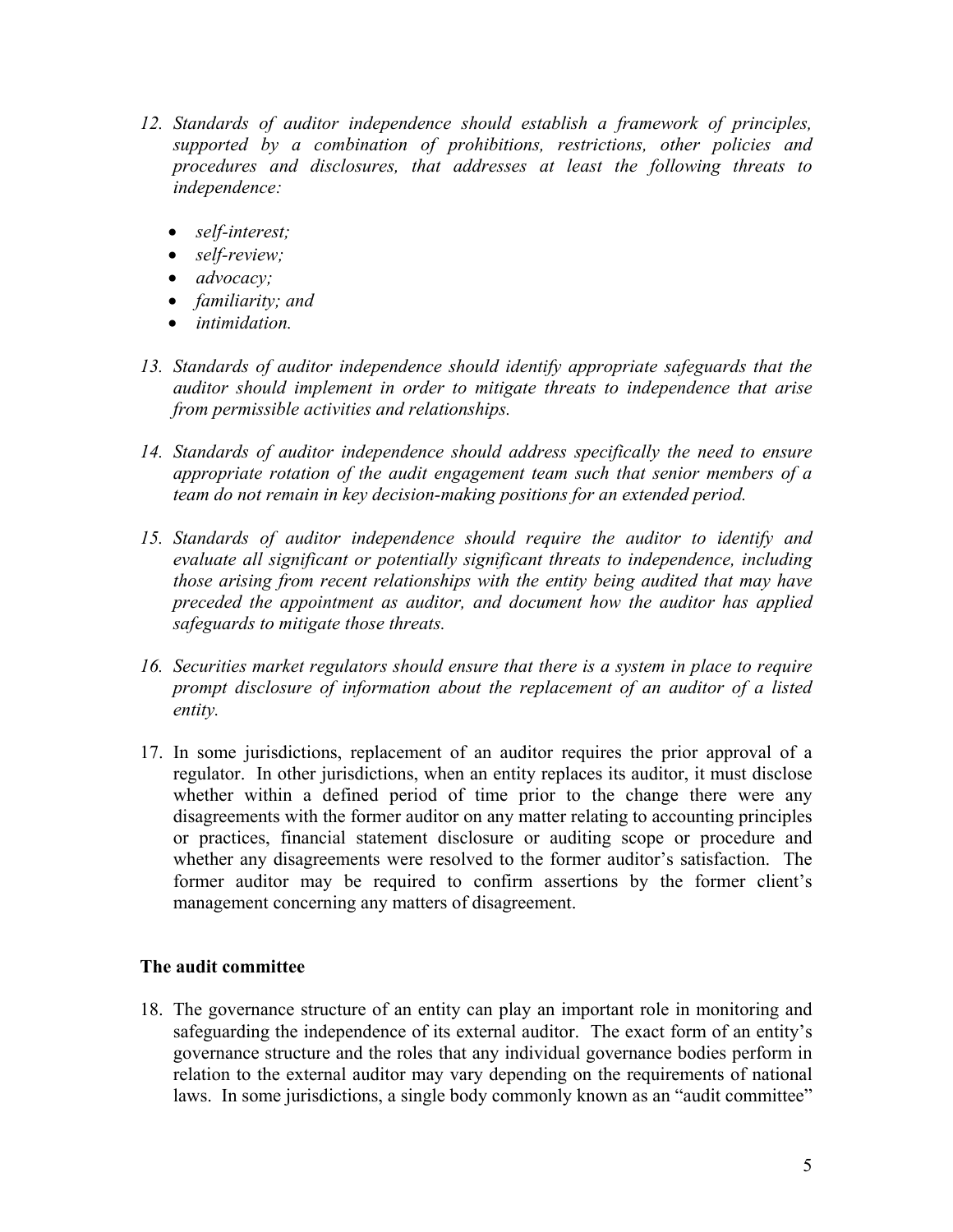oversees all matters relating to the external auditor. In other jurisdictions, more than one body within the governance structure of a listed entity may assume this responsibility. For ease of reference, this paper uses the term "audit committee" to refer to any governance body or bodies with responsibilities for overseeing the external auditor, regardless of whether they have that title.

- 19. *The Technical Committee believes that, regardless of the particular legal structure in a jurisdiction, a governance body that is in both appearance and fact independent of management of the entity being audited and acts in the interests of investors should oversee the process of selection and appointment of the external auditor and the conduct of the audit.*
- 20. While the auditor is accountable and commonly reports to the shareholders, he or she does not in practice have a direct relationship with them. The audit committee should therefore serve as a proxy for the shareholders.
- 21. *The audit committee should be the key representative body with which the external auditor interacts.*
- *22. The audit committee should be established with a mandate that permits it to carry out its responsibilities free of any unreasonable restraints. Those responsibilities should include matters such as evaluating whether the audit fees charged by the auditor appear adequate in relation to the work required to support an audit opinion without regard to fees that might be paid to the auditor for other services.*
- *23. The audit committee should on a regular and frequent basis meet with the auditor without management present and discuss with the auditor any contentious issues that have arisen with management during the course of the audit and whether they have been resolved to the auditor's satisfaction.*
- *24. When selecting an auditor to recommend for appointment or reappointment, the audit committee should satisfy itself that the auditor is independent in accordance with applicable standards.*
- 25. Examples of procedures the audit committee might follow to satisfy itself, both initially and on an ongoing basis, as to the auditor's independence include:
	- obtaining an understanding of professional and regulatory requirements pertaining to objectivity and independence that apply to the auditor in the entity's home jurisdiction. When an entity's securities are offered or listed in one or more foreign jurisdictions, the audit committee would also consider any additional requirements that may apply in those foreign jurisdictions;
	- considering all relationships between the auditor<sup>1</sup> and management that might affect the auditor's ability to act objectively, discussing those relationships with

 $\overline{\phantom{a}}$ 

<sup>&</sup>lt;sup>1</sup> The term "auditor" should be broadly construed to include not only an individual engagement partner but also the firm itself, including related entities such as what is sometimes termed a "network firm".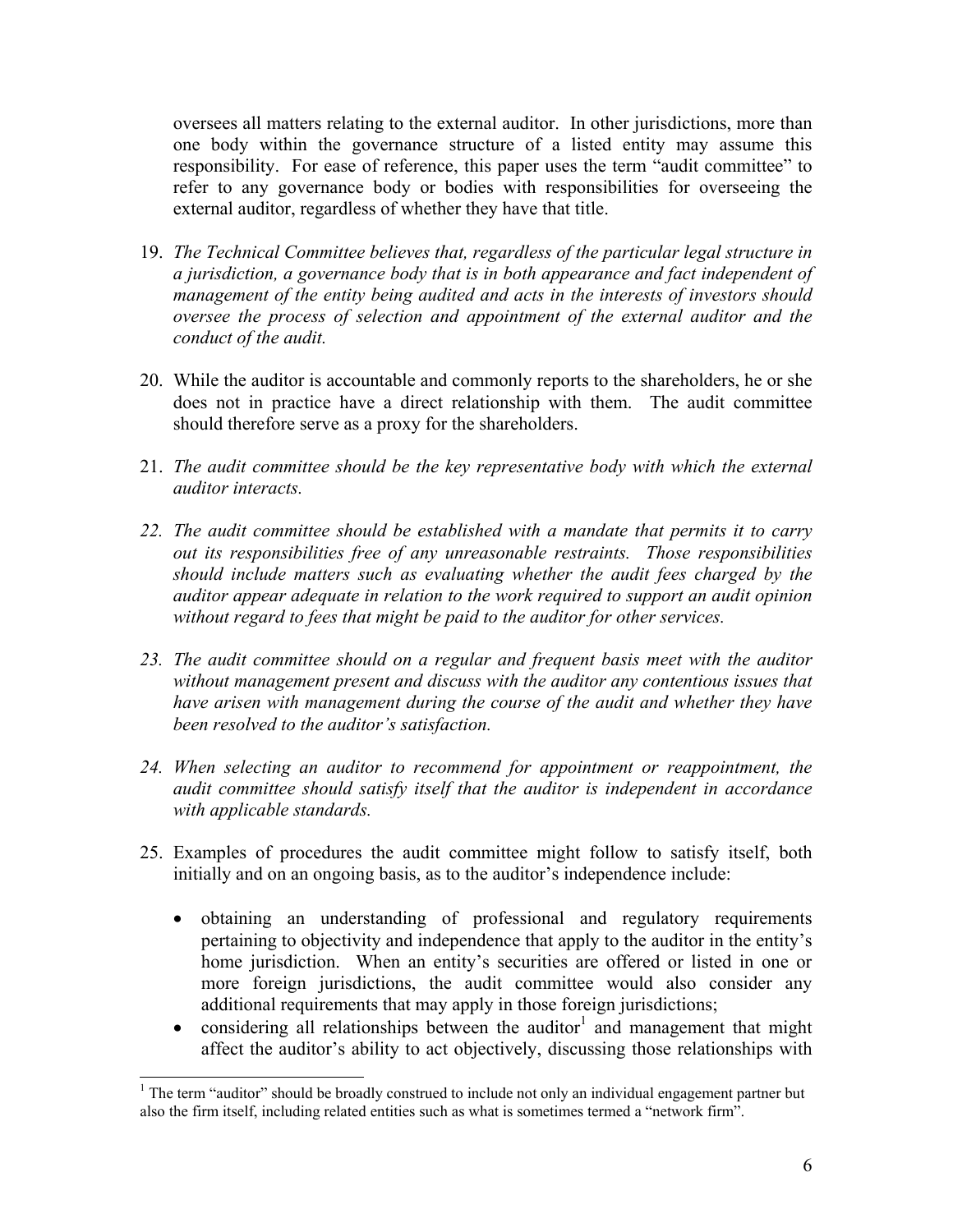the auditor and obtaining an understanding of how the auditor would guard against any identified threats;

- seeking from the audit firm information about policies and processes for maintaining independence and monitoring compliance with relevant requirements, including how its incentive and compensation policies for partners and senior staff align with the interest of the audit committee in ensuring independence;
- seeking from the audit firm information about how it monitors compliance with independence requirements by foreign affiliated or unaffiliated firms that carry out significant portions of the audit work required in order to permit the auditor to express an opinion on the consolidated financial statements of the entity; and
- discussing with the audit firm the findings of quality control inspections of the firm's systems and processes for maintaining independence.
- 26. To monitor independence effectively, it is good practice for the audit committee to discuss with the auditors, at least annually, matters relating to their independence, including all significant threats to independence identified by the auditors and the safeguards implemented. To provide support for such discussions, the audit committee may wish to consider obtaining a written statement from the auditors:
	- confirming that they are, and have been throughout the conduct of the audit engagement, independent in accordance with the terms of all relevant professional and regulatory requirements; and
	- summarizing all significant services provided to the entity and its affiliates, together with related fees, identifying separately audit services, other services required to be provided by the entity's auditor, such as in connection with an offering of securities, and other non-audit services grouped according to the nature of the services provided.
- 27. *The audit committee should oversee establishment of the entity's policies governing the circumstances in which contracts for the provision of permitted non-audit services can be entered into with the company's external auditors and the procedures that must be followed before doing so. The audit committee should also monitor compliance by management with those policies and procedures.*
- 28. To ensure it is satisfied the auditor's independence will not be compromised, the audit committee might consider, for example, the desirability of implementing a policy that all material non-audit services to be provided by the auditor must be approved in advance by the audit committee. The audit committee may also wish to consider requiring an open tendering process for all contracts with the auditor in excess of a specified monetary value. When the skills and expertise required to provide a particular non-audit service are readily available on similar terms from service-providers other than the entity's external auditor, even the appearance that independence could be compromised may be sufficient to militate against engaging the auditor.